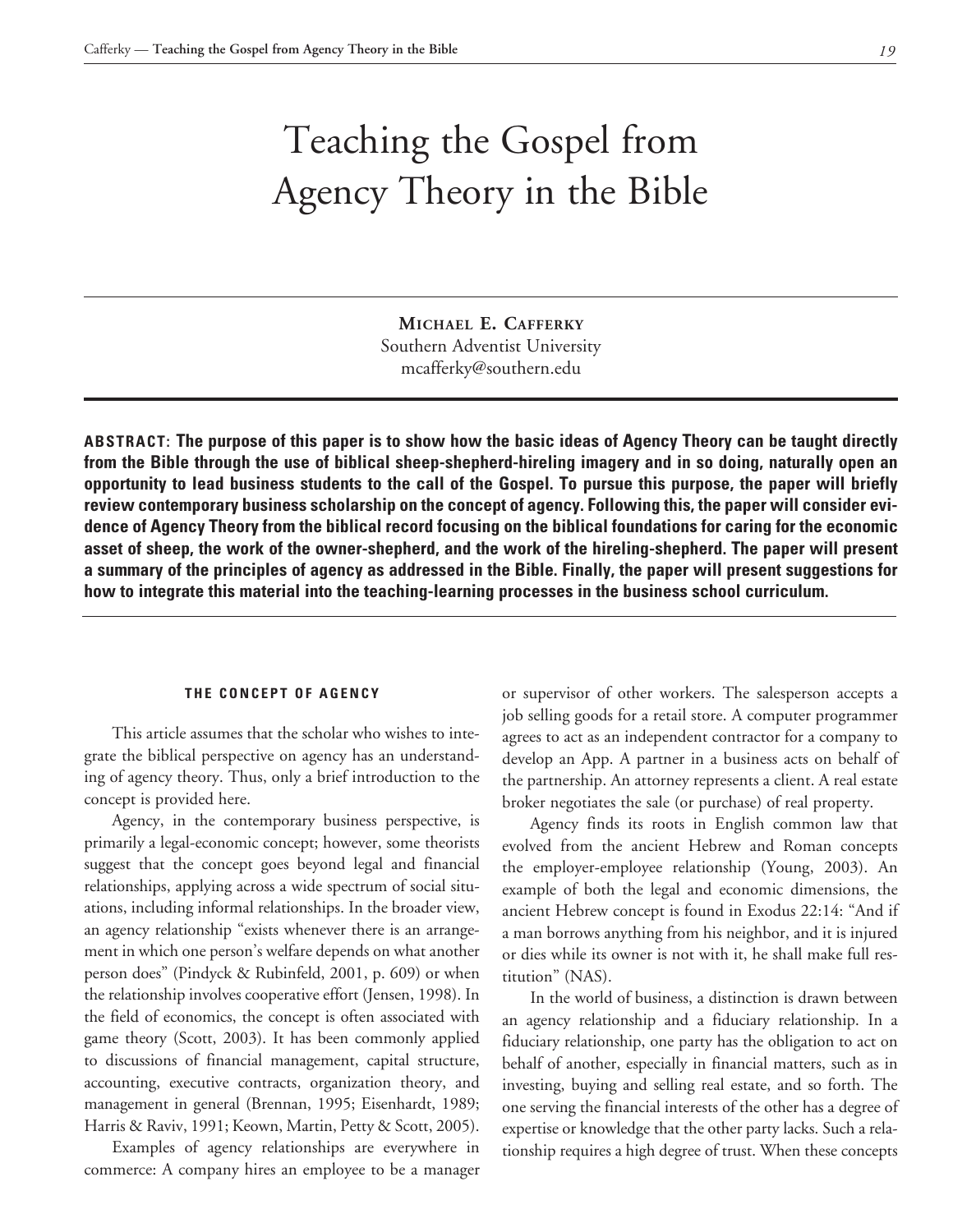are distinguished, the agency relationship emphasizes the dimension of delegated authority to act in ways that bind the principal to contracts. In practice, delegated authority often carries financial implications for the principal.

Current law that specifies official fiduciary responsibilities is called the "law of agency." In the agency relationship, there are two parties who must voluntarily agree. Agency results from the consent of one person to another to act on behalf of the other. The principal is the one who asks the agent to act with authority on his or her behalf. In this, the principal allows someone else to be responsible for some of his or her financial interests. Furthermore, the principal exercises managerial control over the agent. An agency relationship can be created only to accomplish a lawful purpose; agency contracts that are created for illegal purposes are not valid.

A common form of agency is called "express agency" where the authority to act is expressly stated in a written or verbal agreement. In an "implied agency" the agent's extent of decision-making authority is determined by the circumstances of the situation. Implied agency can be inferred from commonly accepted industry practices, prior dealings between the parties, or the agent's position in the company.

Principals ask agents to do things they themselves don't have time to do or don't have the capability to do. This creates interdependency that has a two-way moral dimension. An Agent may be a person, a partnership, or an organization that has legal capacity to have rights and accept responsibilities to act on behalf of another. Thus, by delegation of hierarchy of authority, agency has the potential to encompass all employer-employee relationships.

Discussions among contemporary business scholars regarding the economic or fiduciary dimensions of agency were sparked by Jensen and Meckling (1976), whose work continues to be heavily referenced. "The agent is the person who acts, and the principal is the party whom the action affects…*The principal-agent problem is that managers may pursue their own goals, even at the cost of obtaining lower profits for owners*" (emphasis in the original) (Pindyck & Rubinfeld, 2001, p. 609). The principle of agency emphasizes faithfulness to the one in the position of authority over financial assets.

In many agency relationships, both principal and agent act in good faith by fulfilling their duties to each other. This awareness has led some to propose an alternative to Agency Theory which is based on the recognition that agents are not always self-serving. This theory is called the stewardship theory (Davis et al., 1997).

At times, however, the agent acts in a self-interested way with respect to the interests of the principal. It is the selfinterested behavior of agents that has traditionally served as the primary focus of discussions of agency theory. When the agent's self-interests conflict with the interests of the principal, this has been called the agency problem. The costs associated with managing the agency problem are called agency costs. Both parties to the relationship typically desire to minimize the costs associated with managing the agency problem (Jensen & Meckling, 1976; Jensen, 1998). A moral hazard occurs if one party uses specialized, asymmetrical knowledge to take advantage of the other party.

Agency is based on the fundamental moral principle of serving each other through making decisions in a mutual relationship, regardless of whether individuals compensate each other monetarily. In the organizational setting, principals hire agents to do work that they cannot do. This establishes an interdependent relationship with the principal dependent on the agent for tasks performed and the agent dependent upon the principal for compensation (Young, 2003).

Agency relationships apply in publicly traded corporations as well as in privately held firms. This has raised the debatable issue regarding for whom the Agent works. Some people think that the Agent works directly for the shareholders of a corporation (Shankman, 1999). Others say that the Agent works for the corporation and only indirectly for shareholders (Boatright, 1994; Young, 2007).

Another debatable issue that has arisen in contemporary scholarship is what might be called the moral foundation for the agency relationship. One perspective, called here the narrow view, limits the moral foundation for the agency relationship as whatever the principal requires of the agent within the law. In this view, the moral foundation is determined by the wishes of the principal. The agent's role is limited to legal and financial matters, which trump any other concerns. Another, broader perspective, is that agents have broader moral standards that must be followed in all their work. These standards exceed what is in the law regarding financial obligations. Agents must honor agreements, avoid lying, respect the autonomy of others, and avoid doing harm. They must act with higher morals for one of two reasons. They must act as they would in any other situation in society as the principals are expected to act in relationship with any other interested party. This requires a broader set of moral standards that are higher in priority than mere financial goals.

### **BIBLICAL EVIDENCE OF AGENCY RELATIONSHIPS**

A few business scholars have discussed Agency Theory from a Judeo-Christian viewpoint. Hill (1991) explored the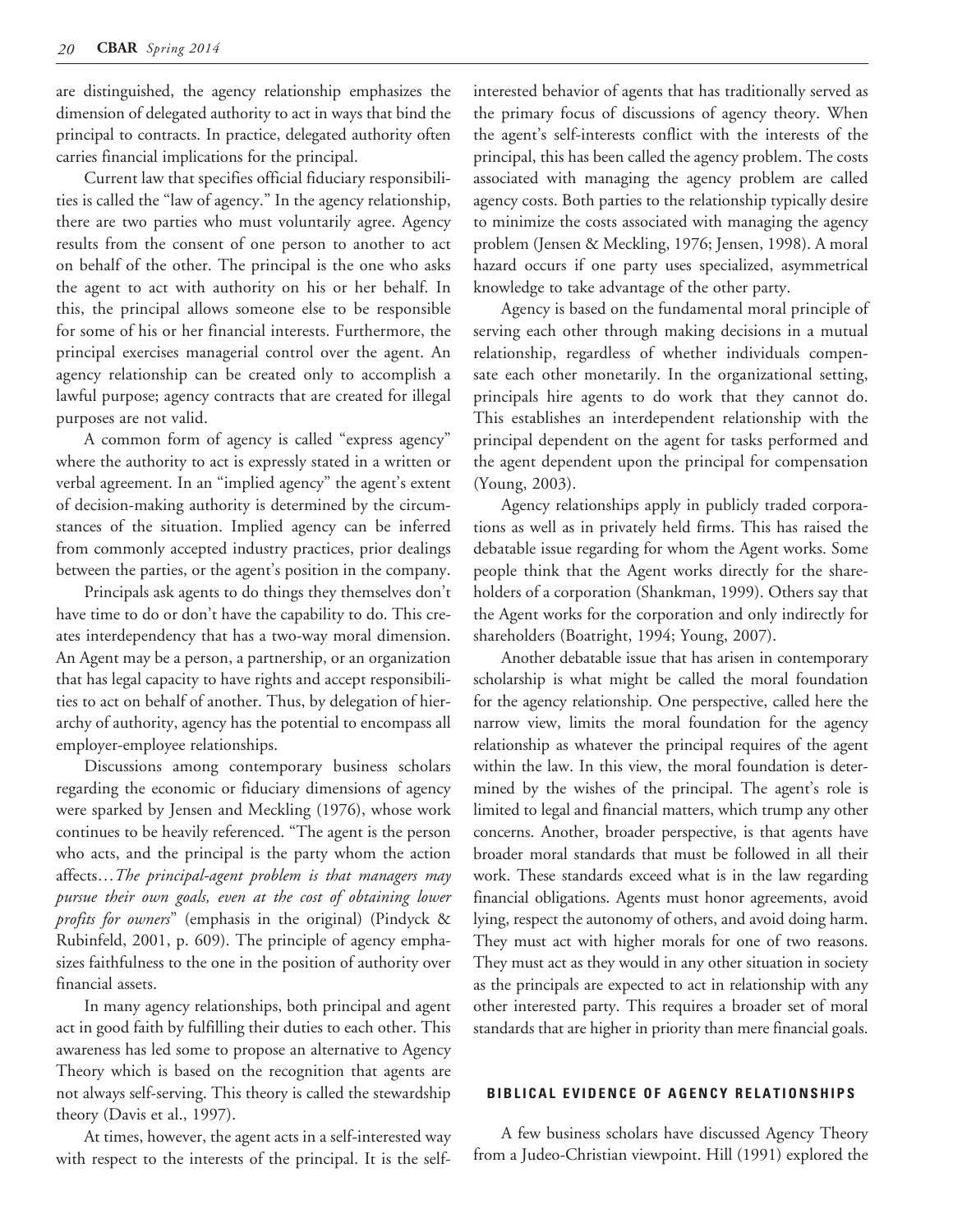tension that the Christian agent will experience when facing obligations to the principal that conflict with Christian values. In 2000 at the CBFA Annual Conference, two papers were presented relating to Agency Theory and the Bible (Barlow & Usrey, 2000; Proffitt, 2000). Proffitt reviewed the debate over the sufficiency of Agency Theory. One of the strengths of Agency Theory is that it recognizes the agency problem and that humans are not perfect. This is a result of sin. Yet, accountability is clearly taught in the Bible (Matthew 12:36; Romans 14:12; 1 Peter 4:5). Applying this to the level of the corporation, the firm is an agent of society as a whole and, because of this, accountable to society.

In Barlow and Usrey's (2000) paper, the authors compared legal Agency Theory and biblical teaching. They asserted that the Bible and legal theory "are quite complementary in their focus on relationships and the duties and responsibilities of people in the midst of a fiduciary connection" (p. 6). They cited biblical examples of agents at work. Included in their list of examples are Saul and David, the first two kings of Israel (1 Samuel 9-10; 14:1-13), partners (Philemon 1:17), Jesus' disciples (Luke 10:16-17; John 17:1-12), and the inauguration of Jesus at the beginning of his ministry (Matthew 3:16-17; John 1:34). In their discussion of the relationship between employers and employees, Cohn and Friedman (2002) considered the perspective of the Hebrew Bible and the Talmud. While employees are agents of employers and must be careful to observe their obligations under the Torah (e.g., thou shalt not steal), employers also have obligations. Rewards and punishments are useful for managing the agency relationship.

To the biblical examples cited in previous publications, a few others can be added. The purpose of providing additional biblical evidence is to provide instructors with additional illustrations to bring to students from the Scripture when teaching agency theory. In these examples, it can be seen that agents can be either faithful or unfaithful in meeting their obligations. They can be other-serving or self-serving.

Abraham sends his oldest servant, Eliezer, on a mission to find a wife for his son, Isaac. Jacob sent agents to contact his brother, Esau. In a somewhat complicated agency relationship, Jacob was a hired hand, nephew, and later son-in-law while serving as Laban's agent. Joseph was appointed Pharaoh's agent, complete with his signet ring, fine linen garments, and authority over all people to establish and enforce national economic policy and laws. When a potential conflict of interest came up (Joseph's family moving to Egypt), Joseph informed Pharaoh. Aaron became an (unfaithful) agent of Moses while Moses was on Mount Horeb. The twelve spies sent into Canaan were agents working on behalf of the entire nation. At Jethro's counsel, Moses appointed many agents to assist him in managing. Judges Gideon and Jephthah and Kings Saul, David and Josiah all used agents to carry out their interests. King Josiah used trusted agents to disperse temple repair payroll. The story of King Darius offers an interesting commentary regarding the need for agents. Solomon entrusted his vineyard to caretakers. Daniel records that King Darius appointed 120 agents over his kingdom so that he would suffer no loss. (Genesis 15:2; 24; 29:6-10; 32:3-6; 41:37-45; 43:19; 44:4; 45-47; Exodus 4:28; 18:21-22; 32; Numbers 22:5; Judges 7:24; 11:12-19; 1 Samuel 16:19; 19:11-21; 2 Kings 12:15; 22:7; 1 Chronicles 28; 2 Chronicles 35:21; Psalm 105:17-22; Song of Solomon 8:11-12; Daniel 6:1- 2.) Each of these deserves careful study on its own. Jacob's experience will be explored below.

# **SUMMARY OF THE BIBLICAL TEACHING ON AGENCY**

The root idea of being a servant of someone else and their interests means being responsible for a resource committed for protection or a task given to be accomplished on behalf of others. The idea of committed resources assumes two things: a) the *legitimacy* of resource ownership or task accomplishment and b) the *authority* of the one who is asking another to serve on their behalf.

Considering the broad scope of biblical teaching, including its fundamental theological themes, this paper offers a summary of this concept of agency. Agency is rooted in God's character — His sovereignty and faithfulness to His covenants. The fundamental covenant relationship is that since God created us, He will lead us as a gentle Shepherd (Psalm 100:3).

In the biblical perspective the ultimate Principal Owner of all assets is the Creator of the earth, God himself (Psalm 50:10; 104:24). Humans have been delegated with authority to care for the Creator's assets (Genesis 1:26-28). Thus, agency, as a social relationship, was founded at Creation: Created in God's image and following His example, humans pursuing faithfulness to God will be faithful to each other and to the social community.

Agency is a concern of the larger social community, not just an individual. Both owner and hired agent are responsible for the property and interests upon which they and others depend. For example, in the exegesis of the covenant principles, Moses explains that care for assets extends beyond the primary relationship between one person and another. It is communal by nature: "You shall not see your countryman's ox or his sheep straying away, and pay no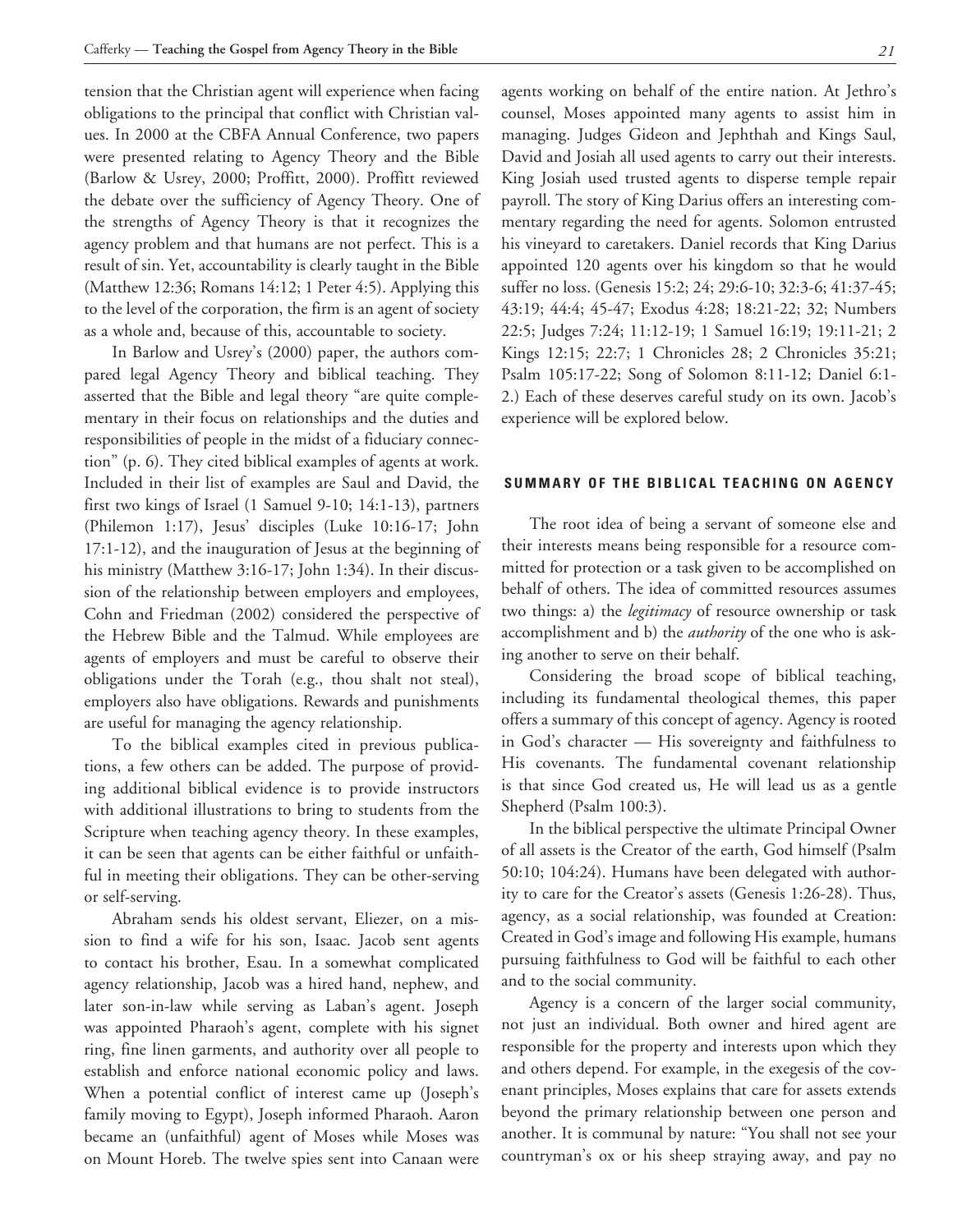attention to them; you shall certainly bring them back to your countryman" (Deuteronomy 22:1; see vv. 3-4). But the communal dimension of agent responsibility over assets extends further than this. It applies to the care of wealthbuilding assets that belong to persons who are enemies: "If you meet your enemy's ox or his donkey wandering away, you shall surely return it to him" (Exodus 23:4).

True agency is covenantal by nature. Responsibilities of an agent extend beyond financial-economic interests to the broader interests inherent in the covenant between agent and principal and between the principal and others the community. Above all else, agents are expected to be as faithful in carrying out their responsibilities as the owner of the property would be. The covenantal nature of the relationship means that agents are willing to voluntarily put themselves at risk on behalf of asset owners.

Agency is based on covenantal truthfulness: Faithfulness extends to giving honest reports to the owner. This means that it is rooted in morality of action. Human agents falter in their faithfulness of action when they pursue self-interests at the expense of those to whom they serve, including the broader community and God himself. They are willing to use asymmetrical knowledge and deception to gain an advantage over others. Examples of the "agency problem" include Genesis 29-31, Numbers 20:2-12, Matthew 24:45- 51, and Luke 16:1-3. Unfaithful agents undermine not only the image of God and the character of God, they also undermine the community order created by God.

To see the richness of this biblical concept of agency, it pays to understand more completely the concepts of sheep, shepherds, and hired hands in the Bible.

#### **CARE OF SHEEP: THE ASSETS**

Sheep were the chief asset of many Hebrew families. Specific biblical instruction regarding care for the wealthbuilding asset of sheep appears in Proverbs 27:23-27. These animals were central to the Israelite economy. Mutton, the most valuable element of the sheep, was considered a delicacy. Wool provided fibers for weaving. Fat had a variety of uses. Sheep could be used as currency (Post, 1898, pp. 487- 488; Ryken, Wilhoit, & Longman, 1998). Sheep, a highly liquid asset, were "a kind of four-legged bank" carrying with them instant ability to generate revenue (Mein, 2007, p. 497). The products of sheep also provide the raw materials needed to serve a variety of community needs — physical, social, and spiritual — and thereby produce potentially more than one revenue stream for the owner. Sheep can survive on little water and the barest of pasture land. These

are gentle, submissive creatures. Feed and water them and they will give you their wool and milk as they grow fat for the market. With careful breeding the owners can expand the size and quality of the flock. Sheep become loyal to their shepherd. After they learn to recognize his voice, they will follow that voice (Klotz, 1981; Mein, 2007; Ryken, Wilhoit, & Longman, 1998).

The source of economic advantage of sheep also lies at the root of its disadvantages. Shepherding requires competencies more complex and subtler than are required in other occupations. For example, discriminating which are the "best" sheep requires wisdom (Mein, 2007). Sheep cannot be left penned in or left to themselves. Compared with goats, they prefer gentle slopes and valleys rather than hills and mountains. They are more delicate, being completely dependent on their shepherd for food, water, protection, and care for injuries. These seemingly unintelligent creatures are "unable to find their way to a sheepfold even when it is in sight" (Ryken, Wilhoit, & Longman, 1998, p. 782). If spooked, they may stampede away from the shepherd. Sheep are particularly vulnerable to loss due to wandering off, attack by wild animals, or theft. Lions, bears, and wolves laying in ambush are the sheep's chief predators (1 Samuel 17:34-37; Psalms 10:9; 17:12; 104:21; Proverbs 30:30; Lamentations 3:10; John 10:11). Thieves do not have the voice that sheep recognize and the sheep may not follow them. However, since the sheep do not know the thief, they will scatter when the thief comes (John 10:4-5). The most vulnerable are the lambs that can be easily carried away or stranded when the adult sheep are scattered. The helplessness of sheep helps to explain what it takes to make a good shepherd (Golding, 2006b; Klotz, 1981; Ryken, Wilhoit, & Longman, 1998; Tenney, 1981, p. 108).

#### **THE OWNER-SHEPHERD: THE PRINCIPAL**

The vulnerability of sheep helps to explain what it takes to make a good owner-shepherd. "The primary roles of a shepherd with his sheep were guiding, providing food and water, protecting and delivering, gathering scattered or lost sheep, and giving health and security" (Golding, 2006a). Shepherds know the physical limits of their sheep and will take care not to force them to walk too long without rest (Genesis 33:13). "Psalm 23, built around a typical day in the life of a shepherd, is a virtual handbook of these shepherding practices" (Ryken, Wilhoit, & Longman, 1998, p. 782; cf. Rice, 1995). Ezekiel 34 is another passage that describes the work of the shepherd. "Their role was to preserve and care for [them]… to strengthen the weak, heal the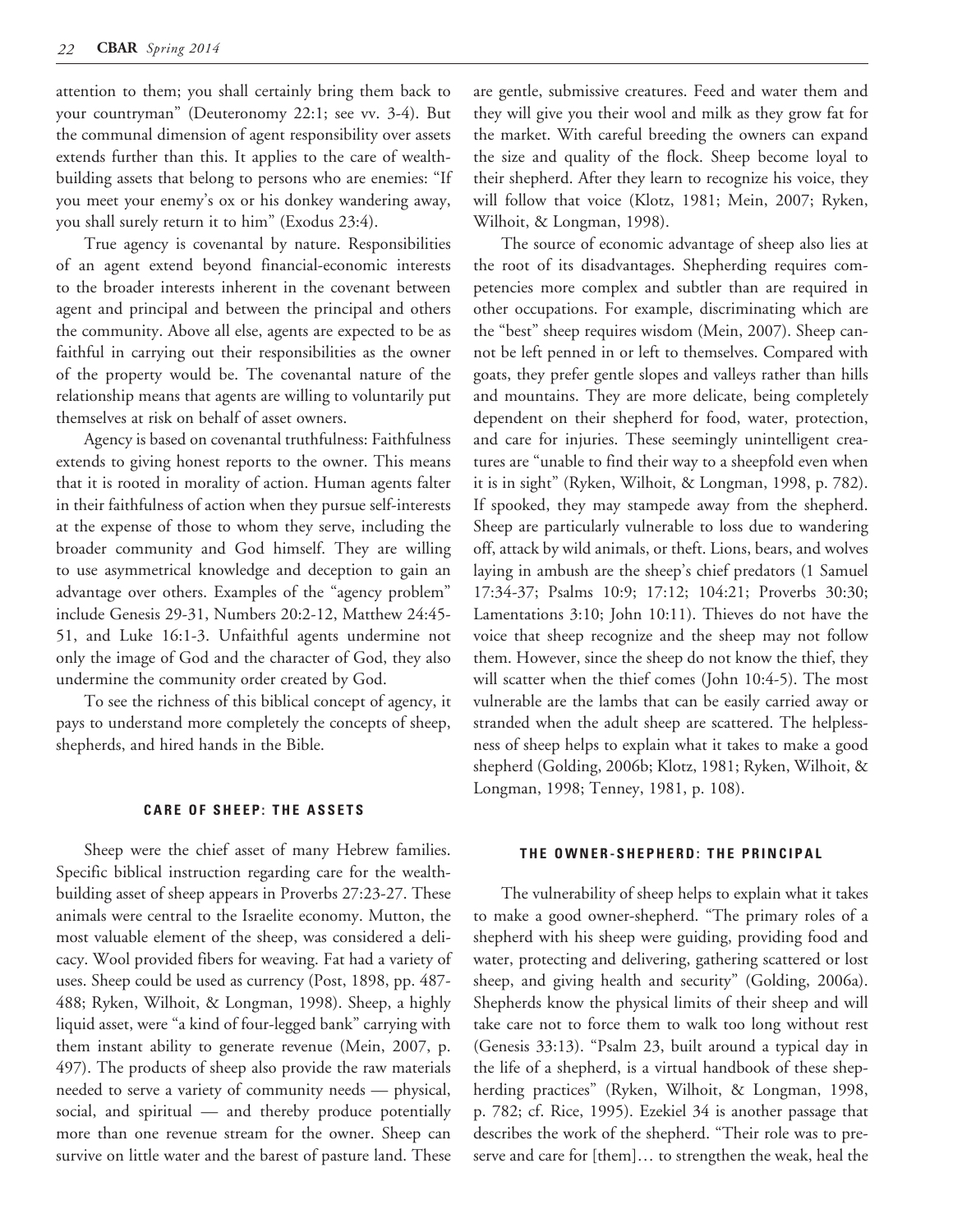sick, bind up the crippled, and bring back the stray among them, to guide them gently and keep them together (Ezek 34:2-6)" (Ryken, Wilhoit, & Longman, 1998, p. 783).

The shepherd selects the pastures for feeding since sheep are not good judges of food. "Since sheep tend to wander, a concerned shepherd must search for them and bring them back when they become lost or when for some reason the flock has become scattered. A sheep's lack of natural defenses leaves it susceptible to the attacks of predators" (Golding, 2006a, p. 22). In short, what sheep need most the shepherd provides: simple, virtuous leadership.

The shepherd followed grazing routes determined by the spatial relationship between three factors: water, good pasture, and shelter (Golding, 2006b). The availability of water and pasture land are significant opportunities. Drought and famine are always strategic threats to this method of economic activity (Genesis 13:10; 42-46). Daytime heat and nighttime vigil against wild animals took its toll on shepherds' wellbeing (Genesis 31:38-41). Depending on the abundance in pastures, some shepherds, by necessity, may have needed to live a nomadic life in order to stay close to their sheep. Others may have engaged in multiple occupations and lived within a particular geographic region (Matthews, 1981).

Because sheep are the primary source of wealth, ownershepherds voluntarily put their own life and health at risk on behalf of the sheep. The reason is clear: Loss of the flock meant starvation for the family. Simple technology provided the shepherd with an advantage over predators. The shepherd carried two pieces of equipment for protection: a shepherd's staff used to count and guide the sheep and his rod, a club-like weapon (Ryken, Wilhoit, & Longman, 1998, p. 782; Rice, 1995; cf. Psalm 23:4).

All of the personal attention paid to the sheep is exercised out of economic self-interest (Mein, 2007, p. 495). In some cases a family's entire livelihood is centered on the care of sheep. Children of the family, both males and females, were active participants in shepherding (Genesis 29:9; Exodus 2:16-17; 1 Samuel 16:19). When the ownershepherd lacked sufficient numbers of children who were old enough or fitted to assume shepherding responsibilities, he hired shepherds to help.

### **HIRED SHEPHERDS: THE AGENTS**

In contrast to the owner-shepherds who were willing to make a life-giving sacrifice to care for and protect his sheep, the hireling shepherd is portrayed. Other than the few details recorded in the Bible, no ancient documents directly from the Hebrew culture have survived describing details of the relationship between owner-shepherds and their contract shepherds. However, according to scholars ancient records from Mesopotamia such as the Code of Hammurabi show "a continuity of practice from the Old Babylonian period to the Persian period" (Mein, 2007, p. 496; cf. Morrison, 1983; Finklestein, 1968; Van Seters, 1969; Postgate, 1975).

Hireling shepherds were employed by the ownershepherd to watch over a flock of sheep for a period of a year at a time. Agreements were drawn up in the spring after the shearing. The shorn sheep were counted and passed to the control of the hired shepherd. At the end of the year the sheep were returned for shearing and counting (Morrison, 1983).

Hirelings were obligated to generate a minimum level of economic return for the owner which usually meant an increase in the size of the flock. Allowances were made for the loss of a proportion of the flock each year provided that the hired shepherd produced the animal skin as evidence of the loss. The expected birthrate in some agreements was eighty lambs per one hundred ewes and allowance for a fifteen per cent loss rate (Morrison, 1983). If the sheep was lost and no skin could be produced, this would be cause of great concern on the part of the owner since the hired shepherd might then be suspected of misappropriating the animal for personal gain. In return for their work, hirelings were allowed to keep any surplus but also were obligated to make up any shortfall. Some may have received additional payments in form of clothing or grain rations. Incentives were built into the relationship so that hired shepherds could work hard, learn, and generate a profit for the owner (Mein, 2007, p. 497; Golding, 2006b, pp. 166-167; Morrison, 1983; Cf. Genesis 29-32; Amos 3:12).

In spite of the economic incentives to be good shepherds, hired shepherds developed a reputation for being unreliable when it mattered most for the reason that they were more interested in their own welfare rather than the welfare of the sheep. The "hireling has no duty to the sheep; they are not his, but belong to another. In no way is he obliged in justice to face the wolf on their behalf; the owner should, but not the hireling" (Neyrey, 2001, p. 283; Cf. John 10:1-15).

Jacob's experience in his troubled family and relationship as a hired shepherd for his uncle Laban illustrates the complex nature of the agency relationship (Genesis 29-31). Since this relationship occurred in the Hebrew culture, it must be assumed that both parties were aware that their mutual obligations were covenantal by nature. Morrison (1983) believed like others that, with a few detail exceptions, the agreement between Jacob and Laban bears a resemblance to Old Babylonian herding contracts.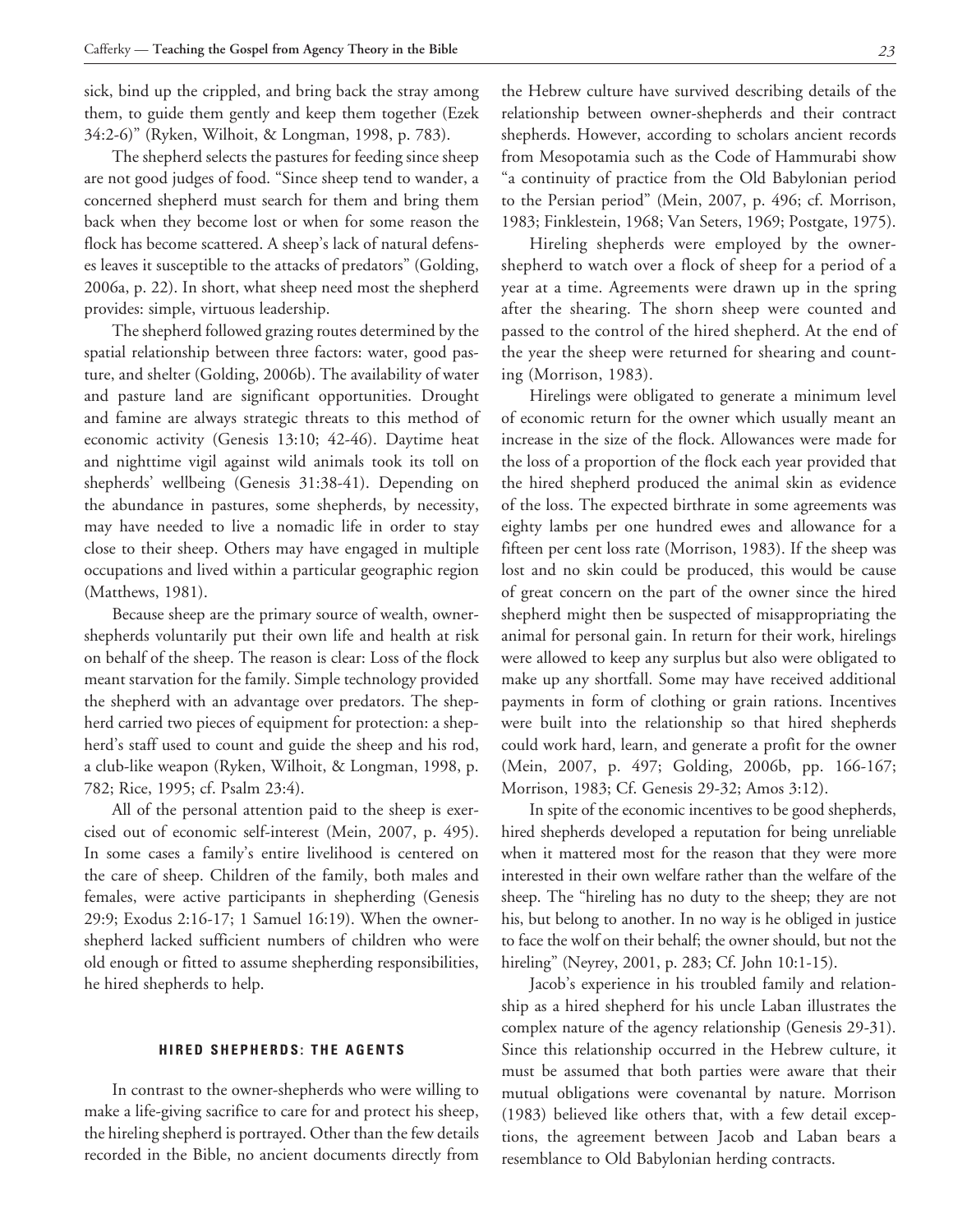As partial payment for his work, Jacob asks for his cousin's (Rachel) hand in marriage (Genesis 29:18). Compared with other shepherding agreements, this provision was unusual, altering what otherwise might have been a straightforward arrangement. In effect, the shepherding agreement became the first part of a marriage agreement (Morrison, 1983). This interesting payment relationship provides an opportunity for the instructor to explore the various ways that compensation can be offered to an agent. In other words, compensation is not only monetary.

Knowing that the price elasticity of demand for his daughter's hand in marriage was near zero, meaning that Jacob would pay a high price through his labor, and suspecting that Jacob was unaware of the local custom preventing marriages of younger girls prior to the marriage of their firstborn female sibling (Genesis 29:26), Laban used his asymmetrical knowledge. Through outright deception, he gains an advantage over Jacob in negotiations over the provisions in the relationship. Ultimately, this created tension in the relationship that spilled over into the marriage relationship (Genesis 29:30-31).

For his part, Jacob must have been aware of how dependent Laban was for Jacob's expert shepherding. This is inferred from Genesis 30:29-30; 31:38-41. He took the animals from Laban's flocks that had the lowest value and used his asymmetrical knowledge of shepherding and breeding to gain an advantage over Laban. The biblical record indicates that Jacob worked for Laban for twenty years. In the two meetings recorded (Genesis 29:21-27; 30:25-36), Jacob reviews his service record declaring that he has fulfilled his obligations.

In the end, Jacob became so wealthy that this precipitated jealousy and the eventual separation from Laban. This occurred at the time of the counting and shearing of the sheep, which probably took place at the end of a contract year (Genesis 31:1-3, 19). Because they had not received a dowry, Laban's daughters stole valuable idols from their father (but didn't tell Jacob) (Morrison, 1983). Further, Jacob did not seek Laban's permission or blessing before leaving (Genesis 31:20), taking with him Laban's daughters and his flocks and herds across the Euphrates River and on toward Canaan. He had completed his obligations to Laban but covenantal courtesy and the patriarchal authority of Laban would have required him to, at the very least, notify Laban of his intent to depart. Jacob's precipitous action can be no other than a breach of the agreement provisions as well as family customs (Mabee, 1980; Gordon, 1940). In the end Jacob and Laban, now equals, engage in legal dispute resolution debate and at the end seal the permanent terms of their relationship with a covenant (Genesis 31:43-55; Morrison, 1983).

# **BIBLICAL IMAGERY: THE LINK TO A GOSPEL CALL**

It is quite easy to make the connection between Jesus the Good Shepherd and his work of salvation for students. However, the biblical imagery of sheep, shepherds, and hirelings goes much deeper than this. Offering students a glimpse of these images contributes to improved biblical literacy.

Deeper linkages between the contemporary concept of agency and the Gospel are made in Scripture between the interrelated images of sheep, shepherds, wild animals, and hired shepherds. The first general reference to God being the Shepherd and people as sheep came from Jacob, one of the wealthiest sheep herders (Gen 48:15; 49:24). (See TABLE 1: Israel as God's Spiritual Wealth-building Asset – His Sheep.) This metaphor is carried forward and used with power throughout Scripture. The beautiful passage from Genesis 48:15 prefigures both Moses and the Messiah. In this passage, God's actions as a Shepherd are described in terms of leading, feeding, and redeeming (Brueggemann, 1982, p. 362).

In Numbers 27, the image of sheep is used as a metaphor for God's people. When Moses contemplated the situation that the children of Israel were in, he realized that they needed someone who could serve them as a shepherd serves his sheep keeping them from scattering. Moses asked God to appoint a person over the congregation as the human shepherd. This person was to have the authority of Moses to whom all the congregation should obey. Joshua was that chosen person (Numbers 27:15-23). Ever after, this became a recurring theme in Scripture, especially when leaders were involved. This theme is carried through into the ministry of Jesus Christ.

The metaphor of the shepherd is used to refer to God (Psalm 79:13; 95:7; 100:3; cf. Anderson, 1972). It is God who guides, protects, saves, gathers, nourishes, and leads (Exodus 14:15; 15:22; 16:1; 17:1; Psalm 77:20; 78:52; 80:1; Ezekiel 343:22; Isaiah 40:11; Jeremiah 31:10; 50:19; Micah 2:12-13; Cf. Anderson, 1972; Murphy, 1998). The metaphor of God being the Owner of a wealth-producing asset for which he cares and protects is also used with reference to the vineyard (Isaiah 27:2-3; Matthew 20; Mark 12; John 15:1-2). "The idea that gods shepherd their people was common in the ancient Near East" (Wenham, 1994, p. 465).

In the Bible, the shepherd metaphor also is used to refer to God's anointed leaders (Numbers 27:17; 2 Samuel 5:2) and to false leaders (Ezekiel 34; John 10). "This [referring to false leaders] is a highly ironic use of the shepherd image. Those who should have been protecting and caring for the flock had turned into its savage attackers! Such imagery is intended to evoke responses of shock and outrage in a way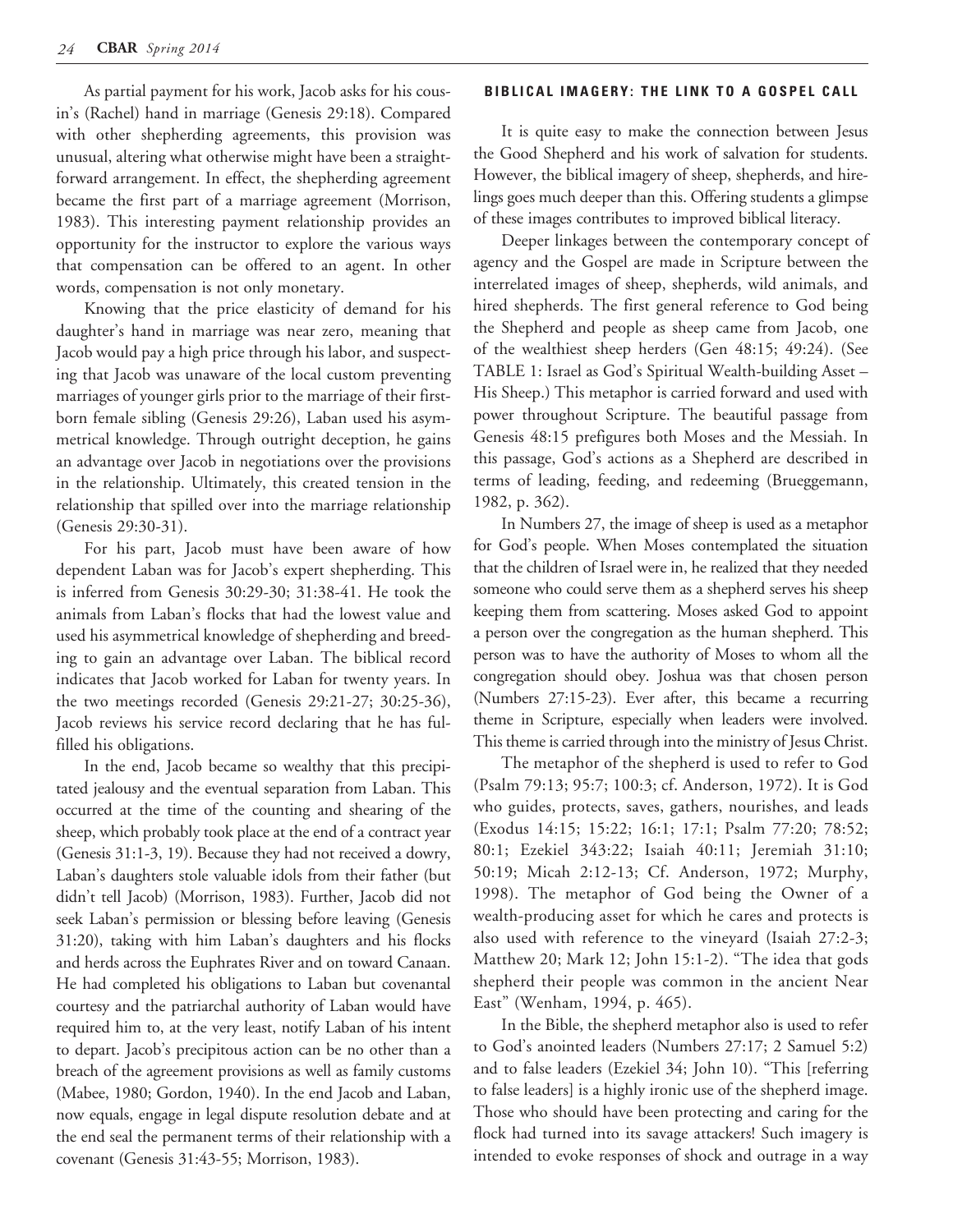| <b>Occasion / Situation</b>                                         | <b>Bible References</b>                                        |
|---------------------------------------------------------------------|----------------------------------------------------------------|
| Jacob, the shepherd, is the first to use the metaphor of            | Genesis 48:15; 49:24                                           |
| Shepherd to refer to God.                                           |                                                                |
| Moses and Aaron lead the people as shepherds.                       | Psalm 77:20; 78:52; Isaiah 63:11-12; Acts 7:35-36              |
| Moses realizes that the congregation needs a Shepherd leader to     | Numbers 27:15-17                                               |
| care for them; Joshua is chosen under God's sovereignty to lead     |                                                                |
| the people where they should go.                                    |                                                                |
| Moses predicts the scattering of Israel if they are unfaithful to   | Leviticus 26:33; Deuteronomy 4:27; 28:64; 30:3                 |
| the Covenant: imagery of sheep.                                     |                                                                |
| David is a good and faithful shepherd who is willing to lay         | 1 Samuel 17:34-37; 2 Samuel 5:2; 7:7-8; 1 Chronicles 11:2;     |
| down his life for his sheep; he is chosen to be a shepherd of the   | $17:6-7$                                                       |
| people. Foreshadowing the Messiah, he is voluntarily willing to     |                                                                |
| lay down his life in the struggle with the powers of evil (Goliath  |                                                                |
| and the Philistines).                                               |                                                                |
| Micaiah the prophet speaks to the King of Israel using this         | 1 Kings 22:17; 2 Chronicles 18:16                              |
| metaphor.                                                           |                                                                |
| David & Solomon use the metaphor of people as sheep and             | Psalm 23; 28:9; 44:11-12, 22-23; 49:14; 74:1; 78:52, 70-72;    |
| God as their Shepherd.                                              | 79:13; 80:1; 95:7; 100:3; 106:27; 119:176; Ecclesiastes 12:11  |
| The prophets evaluate the people in terms of the sheep meta-        | Isaiah 11:10-12; 13:14; 31:4; 40:11; 53:6-7; Jeremiah 9:15-16; |
| phor, false shepherds, scattering of God's people (sheep) in        | 12:3; 13:24; 17:16; 18:17; 23:1-6; 30:11; 31:10; 32:37; 50:6,  |
| fulfillment of Moses' prophecy. God is the true Shepherd who        | 17, 44; 56:9-12; Lamentations 4:16; Ezekiel 6:8; 11:16-17;     |
| gathers his scattered sheep through His servant "David" (i.e.,      | 12:15; 20:23, 34-41; 28:25; 22:15; 34:4-12; 36:19; 37:24-26;   |
| the Messiah).                                                       | Hosea 5:14; 6:1; 13:7; Joel 3:2; Amos 3:12; Micah 2:12; 3:1-4; |
|                                                                     | 5:2-4; Nahum 3:18; Zephaniah 1:1, 8; 3:3-4; Zechariah 1:19-    |
|                                                                     | 21; 7:14; 10:2; 11:16; 13:7                                    |
| Referring to Moses' prophecy, Nehemiah prays that God will          | Nehemiah 1:1-11                                                |
| gather His scattered people.                                        |                                                                |
| The Messiah is the fulfillment of God's promise to gather the       | Matthew 2:6; 9:36; 10:6; 15:24; 18:12-14; 25:31; 26:31; Mark   |
| scattered sheep; He is willing to voluntarily lay down his life for | 6:34; 14:27; Luke 15:4-6; John 10:1-27; 11:52; 21:16-17;       |
| them; predicts the future of the church in terms of sheep; he is    | Hebrews 13:20 (Cf. Zechariah 11:16; Micah 5:2-4, 7-9; Acts     |
| the great Shepherd.                                                 | 5:37; 20:28)                                                   |
| Peter evaluates the church and its leaders in terms of sheep and    | 1 Peter 2:25; 5:2-4                                            |
| shepherds.                                                          |                                                                |
| John's prophecy that the Lamb is the Shepherd.                      | Revelation 7:17                                                |

**Table 1: Israel as God's Spiritual "Sheep"**

that mere propositional statements could not. The behavior of Judah's leaders was a betrayal of the fundamental relationship expressed by the shepherding imagery" (Golding, 2006a, p. 28). The connection between the shepherd image and David in Ezekiel 37 is one of the more significant uses where David prefigures the Messiah to come (Youngblood, 1992, p. 850). This connection between the Shepherd and the Messiah is described by Ryken, Wilhoit, and Longman (1998) as follows:

In addition to the generalized picture of God as shepherd of his people, the Bible develops a motif that focuses specifically on the Messiah, as prophesied

in the OT and fulfilled in Christ in the NT. Like David, from whom he is descended (2 Sam 5:2; 1 Chron 11:2; Ps 78:7-12), this figure is described in shepherd-like terms. Thus Ezekiel prophesies, "My servant David shall be king over them; and they shall all have one shepherd" (Ezek 37:24 RSV). In the NT this figure is directly identified as Jesus (Mt 2:6), who parabolically speaks of himself as searching for the lost sheep and bringing it home (Lk 15:4-7) and directly identifies himself as the shepherd of the abandoned and scattered people whom he cares for and gathers (Mt 6:34; 9:36; 15:24; Lk 19:10). (p. 784)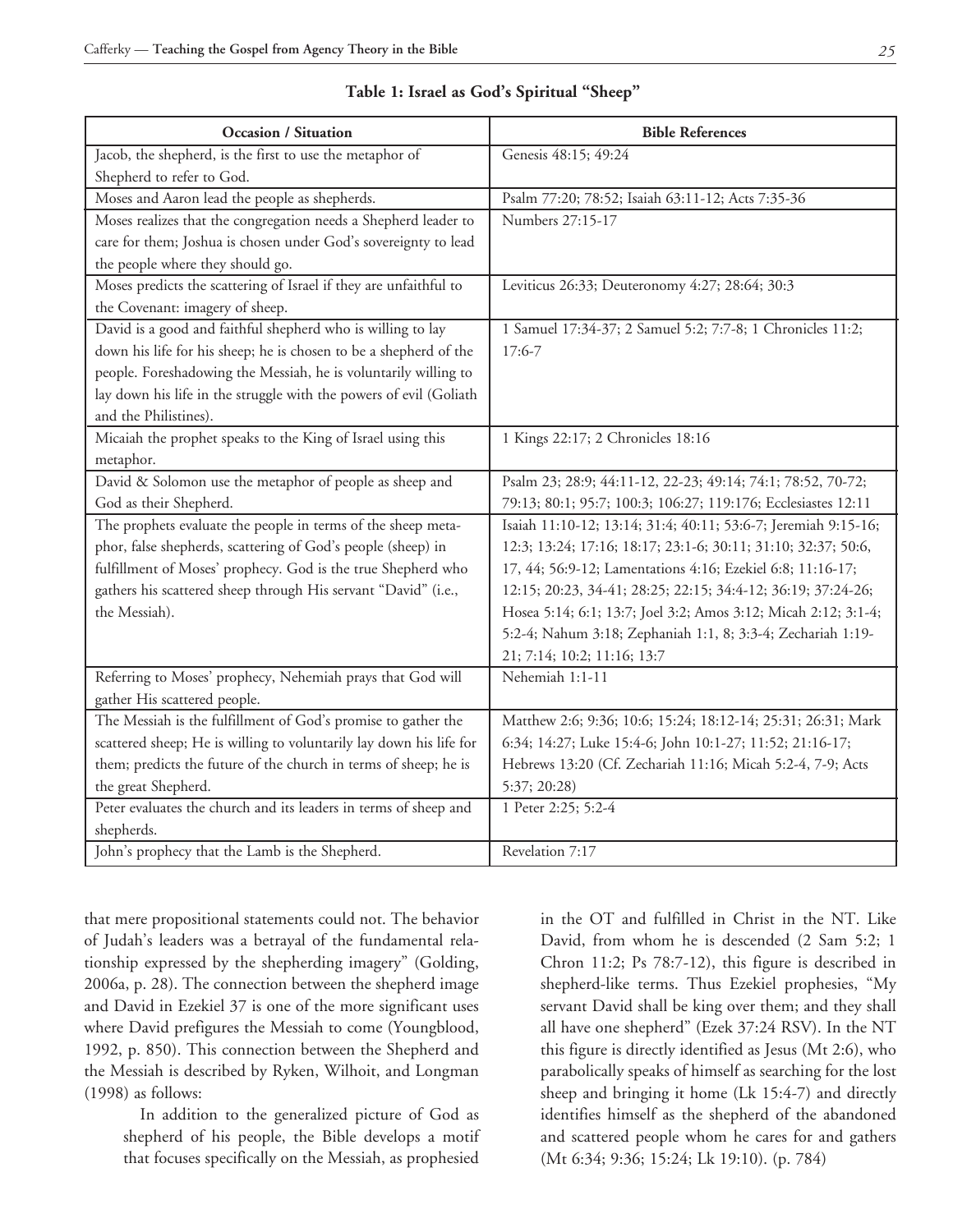In Mark's Gospel, Jesus is described as feeding the 5,000 in a pastoral setting much like a shepherd would feed his flocks. Mark's comment is that he began to teach (care for) them as if a shepherd would care for sheep that had been without a shepherd. This spiritual feeding culminated in the physical feeding of the people (Mark 6:34; cf. Johnson, 1968). Jesus also used this imagery of sheep and shepherd to focus the people's attention on his mission, his death, and the final judgment (Tenney, 1981; Tooley, 1964).

When a wild animal comes, the hireling shepherd runs away to protect his own life, leaving the sheep vulnerable to attack. This is something that the owner of the sheep would not do. The hired servant is more interested in his wages than in faithfully pursuing the interests of the owner of the sheep (Genesis 30:32-43; 1 Samuel 17:34-37; 2 Samuel 12:2; 1 Samuel 17; Ezekiel 34:1-16; Luke 15:4-6; John 10:12-13; Job 7:1-2).

Threats to God's people who are His sheep are described using this imagery more than once in the Bible. Other nations are depicted as wild beasts (Jeremiah 50:17; Daniel 7). Satan is described as a roaring Lion seeking to destroy God's people (Ephesians 6:11; 1 Peter 5:8). God's people can lead each other astray, destroy each other, or wander off on their own (Psalm 10; 17:9-15; 119:176; Isaiah 53:6). Wicked rulers also are threats to God's people (Proverbs 28:15; Zephaniah 3:3-4). False priests and prophets turn from caregivers of God's people to death- and destruction-givers (Ezekiel 34; Jeremiah 23:1; Tenney, 1981, pp. 108-109). In a strange twist of the metaphor, God Himself is described as one of the wild animals set upon His people who have broken the covenantal relationship (Psalm 74:1; 106:27; Isaiah 31:4; Jeremiah 9:11; 50:44; Hosea 5:14; 13:7).

The Messiah is the Good Shepherd that rescues His people. In John, the good shepherd is essentially the genuine, noble shepherd who voluntarily lays down his life for the sheep. Others might claim to be shepherds, but they are unable to save the sheep (Beasley-Murray, 1987, p. 170). "Jesus' death, then, benefits both the sheep currently around him and those 'scattered.' Similarly, in an unmistakable reference to his death, Jesus says: 'When I am lifted up from the earth, I will draw all to myself'" (12:32) (Neyrey, 2001, p. 284; cf. Martin, 1978). He also is the vulnerable Lamb and the King like David (Ezekiel 34:23-26; Matthew 2:6; 15:24; 18:12-14; Mark 6:34; Luke 15:4-6; John 10; 1 Peter 1:19; Hebrews 9:13-14; 13:20; Revelation 7:17; see also, Tenney, 1981, p. 109). "Although Moses is 'the shepherd of the sheep' whom God 'led out' from the land of Egypt, Jesus is the 'great shepherd of the sheep' whom God 'led out' from the realm of the dead. He alone is the mediator of an everlasting covenant" (Lane, 1991, p. 562).

The observations made above leading to the awareness that Jesus Christ is the complete fulfillment of the sheep-shepherd metaphor in the Bible bring forth some of the most sublime thoughts. Such thoughts affect a deeper understanding of God's great plan of salvation. The imagery considered here creates a natural segue to considering the appeal of the Gospel.

The Gospel call imbedded in this imagery is a call to become aware of what scatters you from your Good Shepherd. It is a call to recognize that the one sent to save is not a hired, and potentially unfaithful, servant but rather the Creator-Owner of the universe! Thus, it is a call to a faith relationship with the Creator. But it is also a call to a certain way of living. The Gospel calls us to experience faith in the Good Shepherd. Psalm 23 contains one of the more eloquent expressions of what this faith means. On the one hand, faith is a joyous fellowship with a person who is like a shepherd and a host. We, like sheep, will have an abundant life as we live in trustful dependence as sheep and guests of the Divine Host. God's call is a call to enjoyment of this faith relationship in our life.

The threats to God's people are primarily spiritual in nature. Modern life offers many substitutes for the Good Shepherd, but without God, these will prove to be mere "hirelings." Thompson (1997) suggested that one such hireling is the Enlightenment notion that success comes from developing autonomous individuals who seek meaning for themselves. But staunch individualism isolates persons from the greater community and ultimately from God.

Using the biblical imagery, several Gospel-call questions naturally arise. Are you being scattered by social relationships that stampede away from true spirituality? Are you letting "friends" lead you astray from God? Are temptations for an exciting lifestyle slowly crowding you out of the lush pasture, away from the still waters where God wants to lead you? Or are you simply wandering off by yourself not listening to the Good Shepherd's voice? Is the power of consumerism pulling you away from the safe pastures toward the isolation but also bondage of the marketplace? (Thompson, 1997, p. 184).

In the context of the workplace, all are agents of someone else. Have you misused your agency relationships for selfish gain at the expense of others? Have you used asymmetry of specialized knowledge to take advantage of someone else?

Humans are like sheep harassed and scattered having no shepherd. We often lead each other astray and yet are oblivious to the destruction that is in the path we have chosen (Isaiah 53:6). But Jesus is the faithful Shepherd, the Chief Shepherd who comes to save his sheep from destruction (Psalm 100:1-5; Matthew 9:36; 10:6; John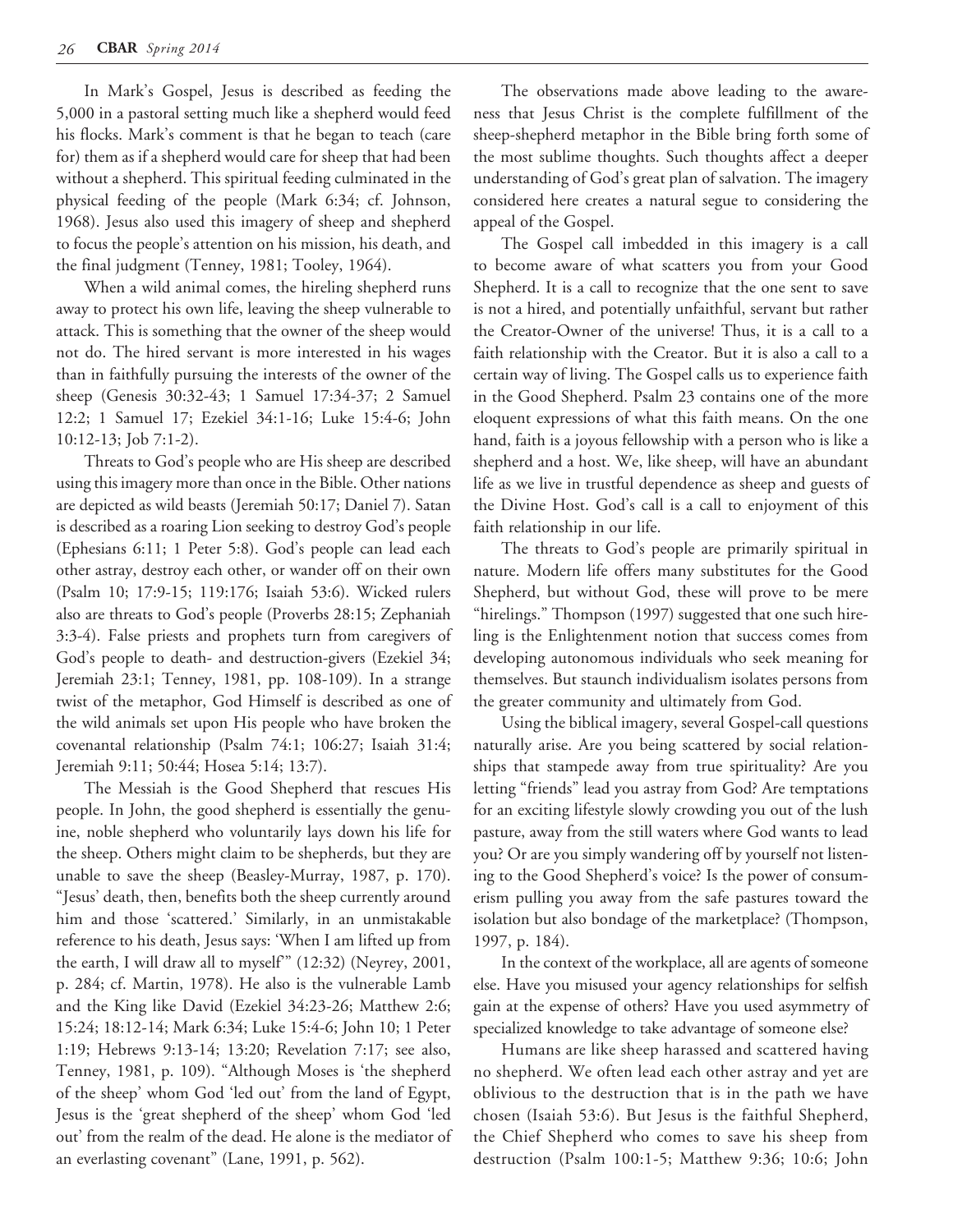10:2-27; Hebrews 13:20; 1 Peter 5:4). He knows the sheep and they know him (John 10; 2 Timothy 2:19; cf. Matthew  $7:22-23$ . "Jesus is no victim  $-$  he dies unconquered; he is not mastered by anyone (see John 18:4-6). Second, the reason for Jesus' death lies entirely in his own hands: he can both "lay it down" and "take it up." It would be fair to say that he dies voluntarily and is unvanquished and unconquered, which are marks of a noble death" (Neyrey, 2001, p. 285).

If you find yourself isolated from the spiritual community of God's Kingdom (the flock), what kind of shepherd do you want to solve this problem: a human hired hand whose self-interests dominate, or the genuine Shepherd who voluntarily gave his life on your behalf?

# **INSTRUCTIONAL USES**

The purpose of this paper is to show how the basic ideas of Agency Theory can be taught directly from the Bible through the use of biblical sheep-shepherd-hireling imagery and in so doing, naturally open an opportunity to lead business students to the call of the Gospel.

The paper has explored the biblical concepts, metaphors and imagery directly related to the agency relationship; however, it is not assumed that everything in this paper will automatically be brought into a class period. Some of the biblical information here is meant to provide the instructor with background information upon which to engage students in a conversation at a depth with which the instructor is comfortable.

The material addressed in this paper can be dealt with in several ways. The following are examples:

- • *Lectures and illustrations*. Provide one or more lectures on the topic of agency covering not only the biblical perspective but also the contemporary ideas. A whole range of options exist from simply drawing upon Scripture examples of Agency Theory in the biblical narrative to devoting a whole class period or two to the topic to explore the material in-depth.
- • *Discussions*. The instructor can start one or discussions with students, in class or online, on the concepts of agency by:
	- o Bringing a controversial issue for consideration
	- o Presenting two opposing views on agency
	- o Asking students questions such as:
	- • How would you compare and contrast one biblical character's (e.g., Joseph) experience with another biblical character's (e.g., Jacob) experience?
- • Why do the Bible writers refer to God's people as sheep and God as their Shepherd?
- • What might be the deeper significance for why Jesus our Savior is called the Good Shepherd?
- • How would you synthesize the overall teaching of the Bible on agency issues? What elements of Agency Theory does the Bible not comment on?
- Why might a communal perspective be taken in the Bible? How might this add something to the contemporary perspective that emphasizes the individual?
- What would happen in contemporary business if the biblical ideas are put into practice?
- • How can the faithful follower of Jesus take the biblical ideal of agency relationship into the marketplace?
- • Identify the various elements of the agency relationship in the biblical narrative about \_\_\_\_\_\_\_\_\_\_.
- • When have you experienced the agency relationship? How close to the biblical ideal did the parties in that relationship live?
- • *Written assignments*. Instructors may want to assign students the task of writing an original paper on the topic of agency in the Bible, comparing the biblical perspective with contemporary theory and practice or another related topic.
- • *Student presentations*. Student teams can be formed for the purpose of preparing and presenting one or more of the elements represented in this article. Student presentations require students to not only learn details but also integrate what they have learned into knowledge they already have.

As a business concept, agency can be found in the finance, business law, accounting, management, economics and business ethics curricula. Thus, it has potential for application in a variety of undergraduate and graduate business courses across the business school. But its potential lies beyond providing a means by which to simply illustrate contemporary concepts. Its potential is great for transforming a teaching-learning experience where the Bible is merely tacked on to a part of the curriculum that otherwise is not essentially different from what can be found in a so-called secular business school. The transformation foreseen here fully integrates the Scriptural foundation for this important business concept. In addition, its potential includes creating a setting in which the power of Gospel can be shared with students, encouraging them to establish and maintain a relationship with the Good Shepherd. Yes, Jesus is the Good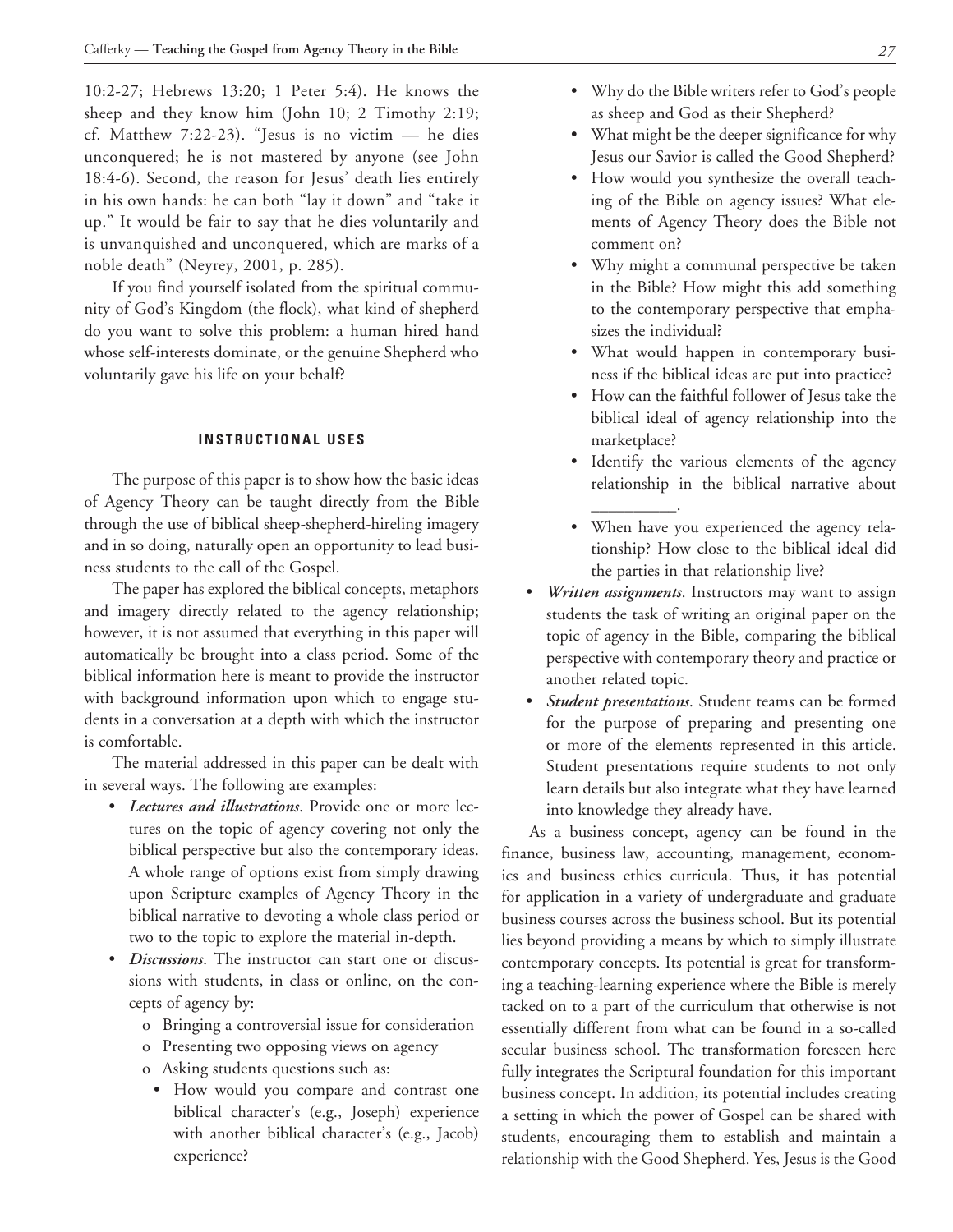Shepherd, who is the Savior. But he also is the fulfillment of the hopes and dreams of God's faithful people from ancient times until the present.

# **REFERENCES**

- Anderson, A. A. (1972). *The book of psalms.* Volume 2. London: Marshall, Morgan & Scott.
- Barlow, D., & Usrey, K. (2000). Contracts and agency principles in the Bible. Paper presented to the Christian Business Faculty Association Annual Conference. Buffalo, NY. October.
- Beasley-Murray, G. R. (1987). John. In, Hubbard, D. A., & Barker, G. W. (Eds.). *Word biblical commentary*. Volume 36. Nashville, TN: Thomas Nelson Publishers.
- Boatright, J. R. (1994). Fiduciary duties and the shareholder-management relation: Or, what's so special about shareholders? *Business Ethics Quarterly, 4(*4): 393-407.
- Brennan, M.J. (1995). Corporate finance over the ast 25 years. *Financial Management, 24*(2), 9-22.
- Brueggemann, W. (1982). Genesis. In, Mays, J. L. (Ed.), & Miller, P. D. (OT Ed.). *Interpretation: A Bible commentary for teaching and preaching.* Atlanta, GA: John Knox Press.
- Cohn, G., & Friedman, H. H. (2002). Improving employeremployee relationships: A biblical and Talmudic perspective on human resource management. *Management Decision: Focus on Management History, 40*(10), 955-961.
- Davis, J. H., Schoorman, F. D., & Donaldson, L. (1997). Toward a stewardship theory of management. A*cademy of Management Review, 22*(1), 20-47.
- Eisenhardt, K. M. (1989). Agency theory: Assessment and review. *The Academy of Management Review, 14*(12), 57-74.
- Finklestein, J. J. (1968). An Old Babylonian Herding Contract and Genesis 31: 38f. *Journal of the American Oriental Society, 88,* 30-36.
- Golding, T. A. (2006a). The imagery of shepherding in the Bible, Part 1. *Bibliotheca Sacra, 163*, 18-28.
- Golding, T. A. (2006b). The imagery of shepherding in the Bible, Part 2. *Bibliotheca Sacra, 163*, 158-175.
- Gordon, C. H. (1940). Biblical customs and the Nuzu tablets. The Biblical Archeologist, 3(1), 1-12.
- Harris, M. & Raviv, A. (1991). The theory of capital structure. *The Journal of Finance, 46*(1), 297-355.
- Hill, A. D. (1991). The loyal Christian agent. In, Trunfio, E. J. (Ed.). *Christianity and business: A collection of essays on pedagogy and practice.* Christian Business Faculty Association.
- Jensen, M. C., & Meckling, W. H. (1976). Theory of the firm: Managerial behavior, agency costs and ownership structure. *Journal of Financial Economics, 3*(4), 305-360.
- Jensen, M. C. (1998). *Foundations of organizational strategy.*  Cambridge, MA: Harvard University Press.
- Johnson, S. E. (1968). The Davidic-royal motif in the Gospels. *Journal of Biblical Literature, 87*(2), 136-150.
- Keown, A. J., Martin, J. D., Petty, J. W., & Scott Jr., D. F. (2005). *Financial management: Principles and applications,* (10th Ed.). Upper Saddle River, NJ: Pearson Prentice Hall.
- Klotz, J. W. (1981). Domestic animals and Bible symbolism. *Concordia Journal, 7*(4), 144-147.
- Lane, W. L. (1991). Hebrews 9-13. In, Hubbard, D. A., & Barker, G. W. (Eds.). *Word biblical commentary.* Volume 47b. Nashville, TN: Thomas Nelson Publishers.
- Mabee, C. (1980). Jacob and Laban: The structural judicial proceedings (Genesis 31:25-42). *Vetus Testamentum, 30*(2), 192-207.
- Martin, J. P. (1978). John 10:1-10. *Interpretation, 32*(2), 171-175.
- Matthews, V. H. (1981). Pastoralists and patriarchs. *Biblical Archeologist, 44*(4), 215-218.
- Mein, A. (2007). Profitable and unprofitable shepherds: Economic and theological perspectives on Ezekiel 34. *Journal for the Study of the Old Testament, 31*(4), 493-504.
- Morrison, M. A. (1983). The Jacob and Laban narrative in light of Near Eastern sources. *Biblical Archeologist, 46*(3), 155-164.
- Murphy, R. E. (1998). Proverbs. In, Metzger, B. M., Hubbard, D. A., & Barker, G. W. (Eds.). *Word biblical commentary,* Volume 22. Nashville, TN: Thomas Nelson Publishers.
- Neyrey, J. H. (2001). The 'noble shepherd' in John 10: Cultural and rhetorical background. *Journal of Biblical Literature, 120*(2), 267-291.
- Post, G. E. (1898). Sheep. In, Hastings. J. (Ed.). *A dictionary of the Bible.* Volume 4. Endinburgh: T. & T. Clark. pp. 487-488.
- Postgate, J. N. (1975). Some old Babylonian shepherds and their flocks. *Journal of Semitic Studies, 20*, 1-20.
- Proffitt, D. (2000). Agency Theory as a basis of business ethics. Paper presented to the Annual Conference of the Christian Business Faculty Association. Buffalo, NY. October.